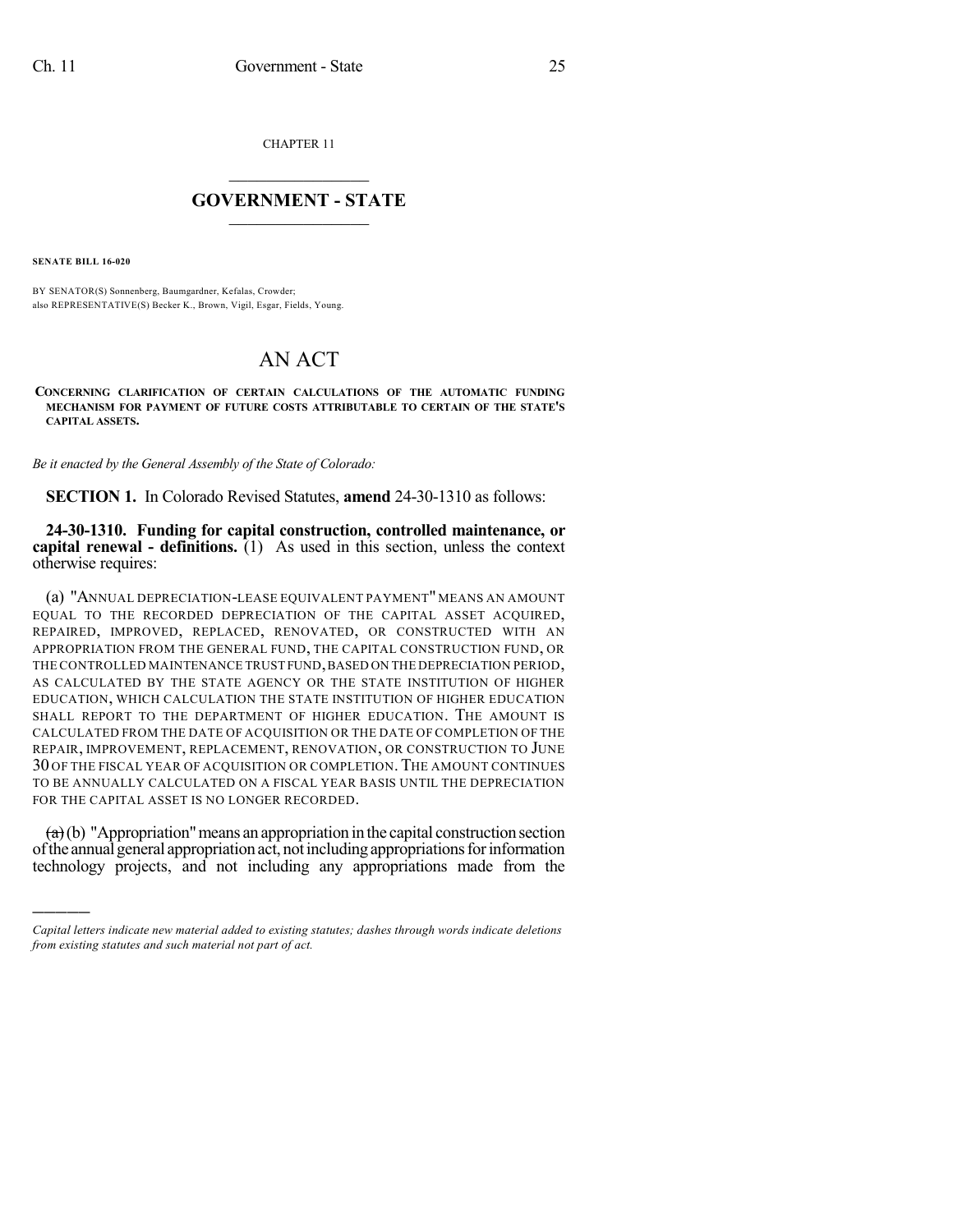information technology capital account in the capital construction fund created in section 24-75-302  $(3.7)$ . as enacted by House Bill 15-1266.

 $\left(\frac{b}{c}\right)$  (c) "Capital construction fund" means the capital construction fund created in section 24-75-302.

 $\left(\frac{c}{c}\right)$  (d) "Cash fund" does not include the lottery fund created in section 24-35-210 or the limited gaming fund created in section 12-47.1-701 (1), C.R.S.

 $(d)$  (e) "Controlled maintenance trust fund" means the controlled maintenance trust fund created in section 24-75-302.5.

 $\left(\frac{e}{c}\right)$  (f) "Depreciation" means an amount calculated AND RECORDED in accordance with generally accepted accounting principles.

(f) (g) "Depreciation period" means a period determined in fiscal procedures issued by the state controller or the state institution of higher education.

 $\left(\frac{g}{g}\right)$  (h) "Project cost" means the depreciable components of the total project cost as reflected in the appropriation; except that, if the project is financed, the total project cost does not include any financing costs.

(2) For every appropriation in the capital construction section of the 2015-16 annual general appropriation act and everyappropriation in the capital construction section of each annual general appropriation act thereafter, not including appropriations for information technology projects, additional funding must be set aside as follows:

(a) If the funding source for the appropriation is from a cash fund, the state agency shall annually calculate an amount equal to the RECORDED depreciation of the capital asset acquired, repaired, improved, replaced, renovated, or constructed with the appropriation based on the depreciation period, and on June 30 the state controller shall credit such amount from the cash fund that was the source of the funding for the appropriation to a capital reserve account established by the state agency in such cash fund as specified in section  $24-75-403$  (2). as enacted by House Bill 15-1280.

(b) If the funding source for the appropriation is from the general fund, the capital construction fund, or the controlled maintenance trust fund, the general assembly shall include an annual depreciation-lease equivalent payment line item payable from the general fund in the operating section of the annual general appropriation act for each state agency, or state institution of higher education equal to the depreciation of the capital asset acquired, repaired, improved, replaced, renovated, or constructed with the appropriation based on the depreciation period, as calculated by the state agency or state institution of higher education INCLUDING THE DEPARTMENT OF HIGHER EDUCATION. On June 30 the state controllershall credit the ANNUAL depreciation-lease equivalent payment LINE ITEM tothe capital construction fund; except that, of such payment, an amount equal to one percent of the project cost will be deducted from the payment and credited to the principal of the controlled maintenance trust fund.